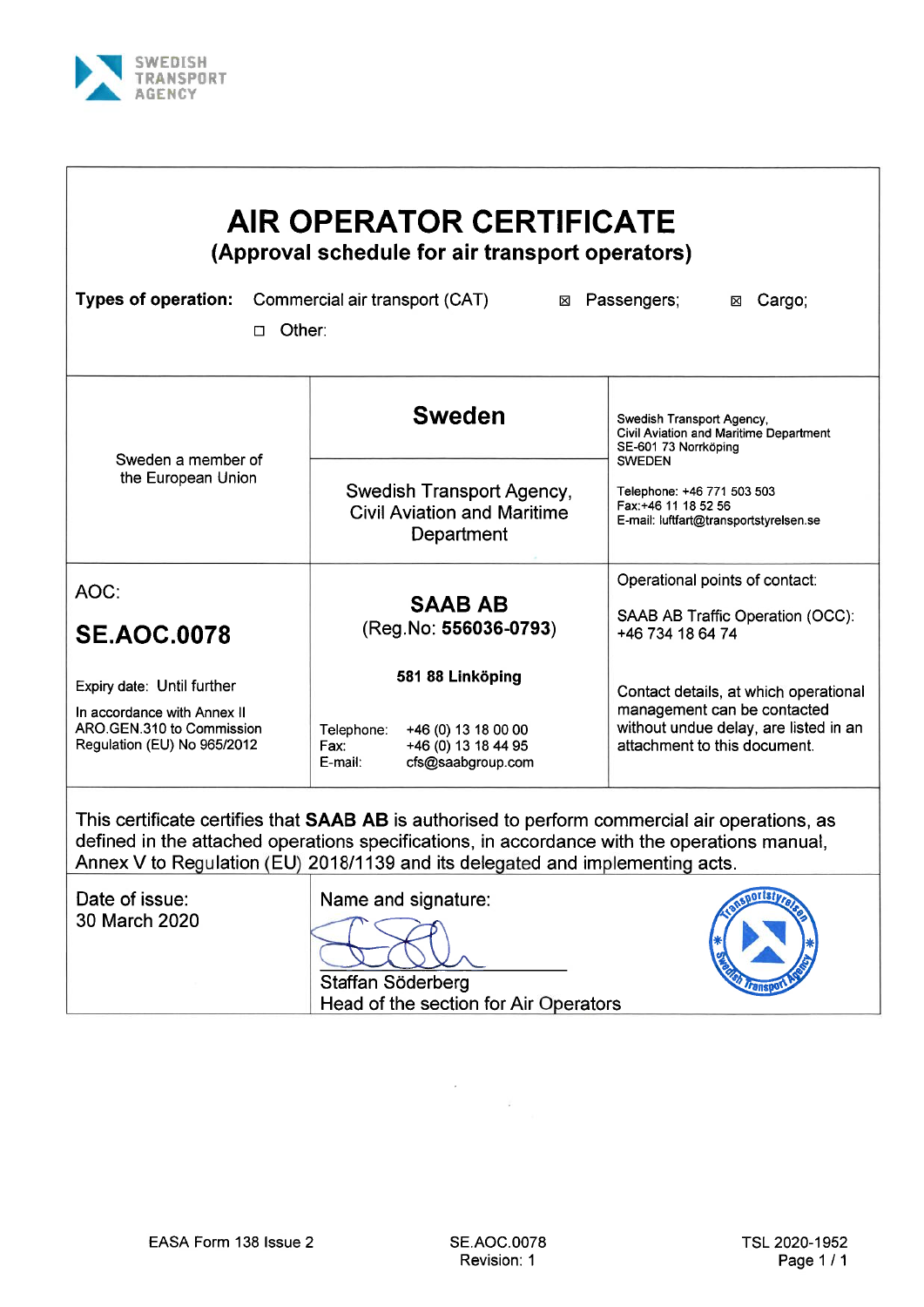

| <b>OPERATIONS SPECIFICATIONS</b>                                                     |                                   |                                        |  |  |  |  |  |
|--------------------------------------------------------------------------------------|-----------------------------------|----------------------------------------|--|--|--|--|--|
| (Subject to the approved conditions in the operations manual)                        |                                   |                                        |  |  |  |  |  |
| Issuing Authority: Swedish Transport Agency, Civil Aviation and Maritime Department. |                                   |                                        |  |  |  |  |  |
| Telephone: +46 771 503 503                                                           | Fax: +46 11 18 52 56              | E-mail: luftfart@transportstyrelsen.se |  |  |  |  |  |
| AOC No: SE.AOC.0078                                                                  | Operator Name: SAAB AB            |                                        |  |  |  |  |  |
| Operations specifications:                                                           | SE.OPS.0078-SB20                  |                                        |  |  |  |  |  |
| Date: 7 February 2022                                                                |                                   |                                        |  |  |  |  |  |
| Signature:                                                                           |                                   |                                        |  |  |  |  |  |
|                                                                                      |                                   |                                        |  |  |  |  |  |
| Staffan Söderberg<br>Head of the section for Air Operators                           |                                   |                                        |  |  |  |  |  |
| Aircraft model:                                                                      | <b>SB20</b>                       |                                        |  |  |  |  |  |
| <b>Registration marks:</b>                                                           | SE-LRA, SE-LTV                    |                                        |  |  |  |  |  |
| <b>Types of operations:</b>                                                          | Commercial air transport (CAT)    | ⊠ Passengers, ⊠ Cargo,<br>Other:<br>п  |  |  |  |  |  |
| Area of operation:                                                                   | ICAO Doc 7030: ICAO - All Regions |                                        |  |  |  |  |  |
| <b>Special limitations:</b>                                                          | <b>NIL</b>                        |                                        |  |  |  |  |  |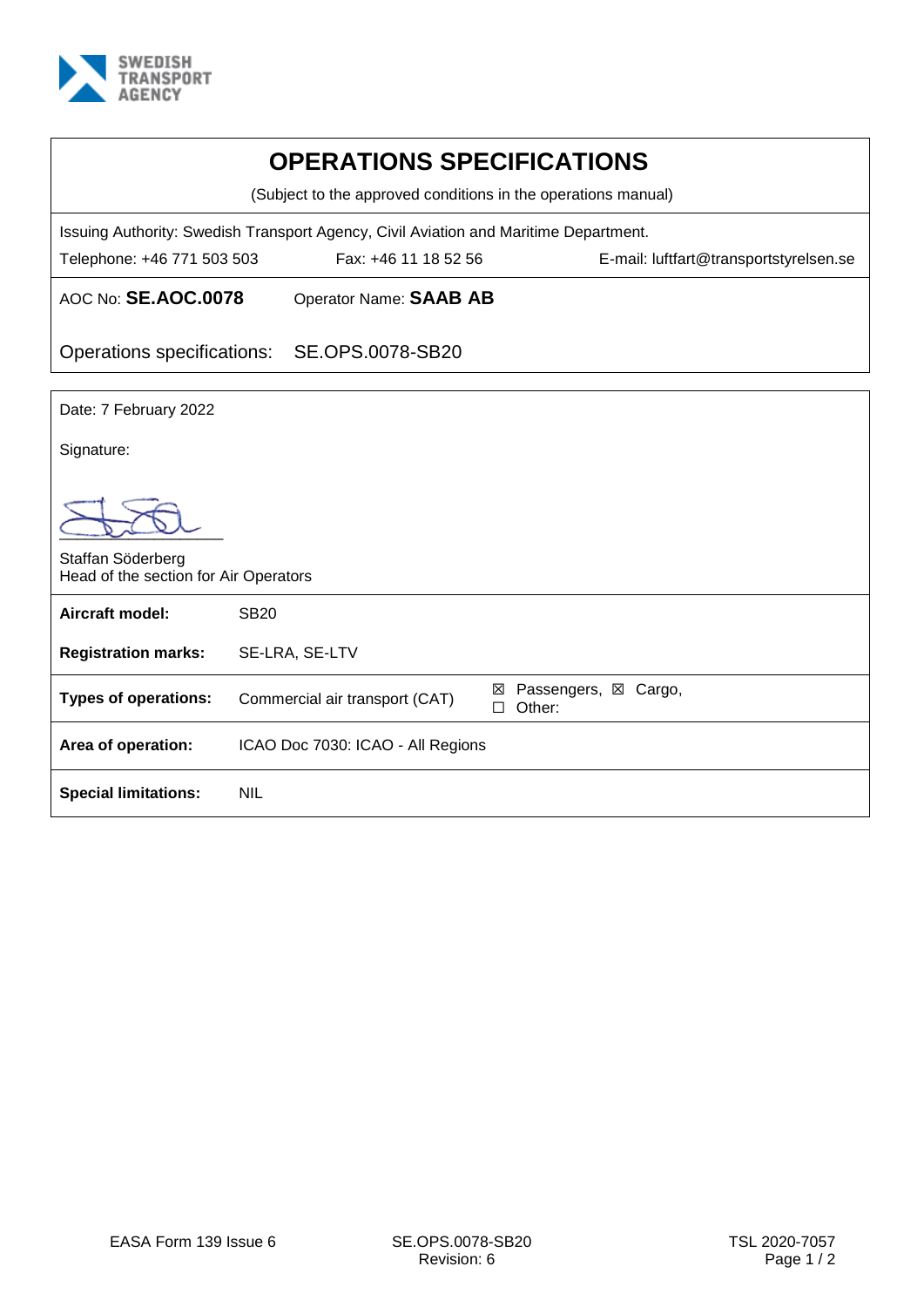

(Subject to the approved conditions in the operations manual)

Issuing Authority: Swedish Transport Agency, Civil Aviation and Maritime Department.

Telephone: +46 771 503 503 Fax: +46 11 18 52 56 E-mail: luftfart@transportstyrelsen.se

AOC No: **SE.AOC.0078** Operator Name: **SAAB AB**

Operations specifications: SE.OPS.0078-SB20

| <b>Specific approvals:</b>                              | Yes          | No | <b>Specification</b>                                                                                                                                                    | <b>Remarks</b> |
|---------------------------------------------------------|--------------|----|-------------------------------------------------------------------------------------------------------------------------------------------------------------------------|----------------|
| Dangerous goods                                         | 区            |    |                                                                                                                                                                         |                |
| Low Visibility Operations                               |              |    |                                                                                                                                                                         |                |
| Take-off                                                | 区            |    | RVR: 150 m                                                                                                                                                              |                |
| Approach and Landing                                    | $\mathsf{L}$ | 区  |                                                                                                                                                                         |                |
| <b>RVSM</b><br>$\Box$ N/A                               | $\boxtimes$  |    |                                                                                                                                                                         |                |
| <b>ETOPS</b><br>$\Box$ N/A                              | ΙI           | 区  |                                                                                                                                                                         |                |
| Complex navigation specifications<br>for PBN operations | П            | 区  |                                                                                                                                                                         |                |
| Minimum navigation performance<br>specification         | $\Box$       | 区  |                                                                                                                                                                         |                |
| Cabin crew training                                     |              | 区  |                                                                                                                                                                         |                |
| Issue of CC attestation                                 |              | 区  |                                                                                                                                                                         |                |
| Use of type B EFB applications                          | $\boxtimes$  |    | Hardware:<br>iPad Air 2<br>iPad 5th gen.<br>iPad 6th gen.<br>iPad 7th gen.<br>iPad 8th gen.<br>List of type B EFB applications ref:<br>OM-A 8.9 with ref. to EFB manual |                |
| Continuing airworthiness                                | 区            |    | <b>SE.CAMO.0005</b>                                                                                                                                                     |                |
| Steep Approach                                          | $\boxtimes$  |    |                                                                                                                                                                         |                |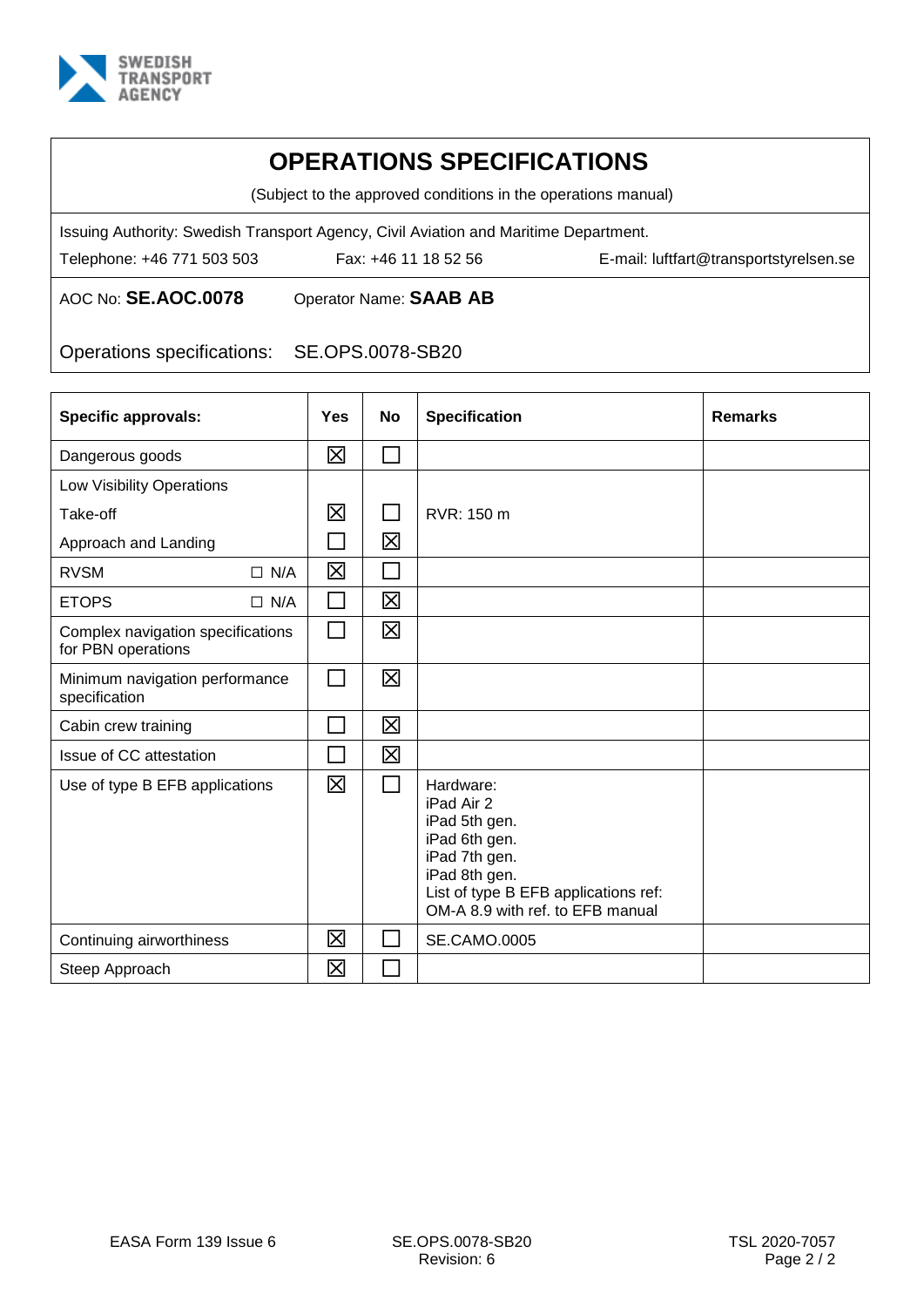

| <b>OPERATIONS SPECIFICATIONS</b>                              |                                                                                      |                                          |  |  |  |  |  |
|---------------------------------------------------------------|--------------------------------------------------------------------------------------|------------------------------------------|--|--|--|--|--|
| (Subject to the approved conditions in the operations manual) |                                                                                      |                                          |  |  |  |  |  |
|                                                               | Issuing Authority: Swedish Transport Agency, Civil Aviation and Maritime Department. |                                          |  |  |  |  |  |
| Telephone: +46 771 503 503                                    | Fax: +46 11 18 52 56<br>E-mail: luftfart@transportstyrelsen.se                       |                                          |  |  |  |  |  |
| AOC No: SE.AOC.0078<br>Operator Name: SAAB AB                 |                                                                                      |                                          |  |  |  |  |  |
| Operations specifications:                                    | SE.OPS.0078-GLEX                                                                     |                                          |  |  |  |  |  |
|                                                               |                                                                                      |                                          |  |  |  |  |  |
| Date: 7 February 2022                                         |                                                                                      |                                          |  |  |  |  |  |
| Signature:                                                    |                                                                                      |                                          |  |  |  |  |  |
|                                                               |                                                                                      |                                          |  |  |  |  |  |
| Staffan Söderberg                                             | Head of the section for Air Operators                                                |                                          |  |  |  |  |  |
| Aircraft model:                                               | <b>GLEX</b>                                                                          |                                          |  |  |  |  |  |
| <b>Registration marks:</b>                                    | <b>SE-RMT</b>                                                                        |                                          |  |  |  |  |  |
| <b>Types of operations:</b>                                   | Commercial air transport (CAT)                                                       | Passengers, ⊠ Cargo,<br>⊠<br>Other:<br>П |  |  |  |  |  |
| Area of operation:                                            | ICAO Doc 7030: ICAO - All Regions                                                    |                                          |  |  |  |  |  |
| <b>Special limitations:</b>                                   | <b>NIL</b>                                                                           |                                          |  |  |  |  |  |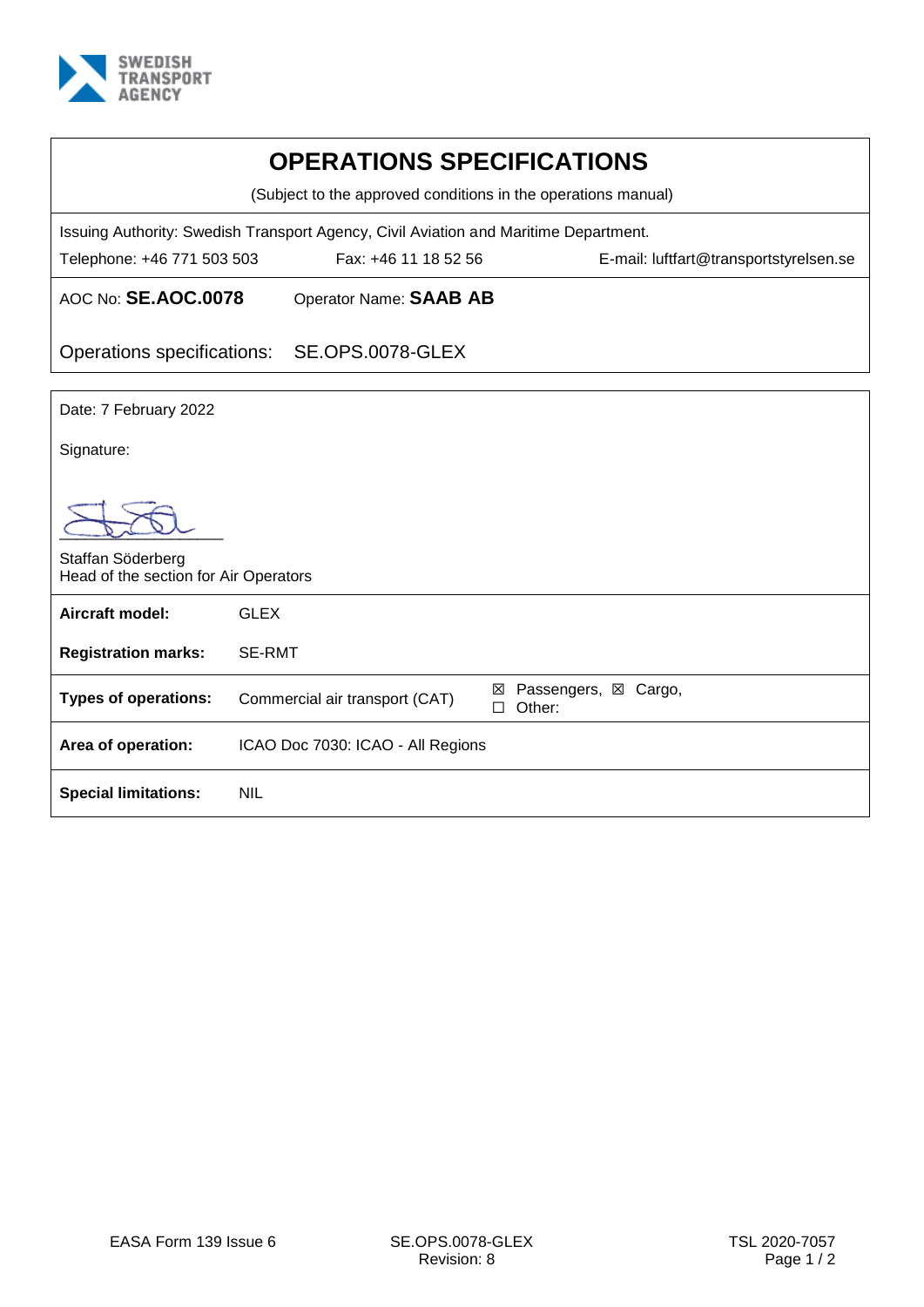

(Subject to the approved conditions in the operations manual)

Issuing Authority: Swedish Transport Agency, Civil Aviation and Maritime Department.

Telephone: +46 771 503 503 Fax: +46 11 18 52 56 E-mail: luftfart@transportstyrelsen.se

AOC No: **SE.AOC.0078** Operator Name: **SAAB AB**

Operations specifications: SE.OPS.0078-GLEX

| <b>Specific approvals:</b>                                                                                 | <b>Yes</b> | No           | <b>Specification</b>                                                                                                                                                    | <b>Remarks</b> |
|------------------------------------------------------------------------------------------------------------|------------|--------------|-------------------------------------------------------------------------------------------------------------------------------------------------------------------------|----------------|
| Dangerous goods                                                                                            | X          |              |                                                                                                                                                                         |                |
| Low Visibility Operations                                                                                  |            |              |                                                                                                                                                                         |                |
| Take-off                                                                                                   | 区          | $\mathsf{L}$ | RVR: 150 m                                                                                                                                                              |                |
| Approach and Landing                                                                                       |            | 区            |                                                                                                                                                                         |                |
| <b>RVSM</b><br>$\Box$ N/A                                                                                  | 区          | $\Box$       |                                                                                                                                                                         |                |
| <b>ETOPS</b><br>$\Box$ N/A                                                                                 | П          | $\boxtimes$  |                                                                                                                                                                         |                |
| Complex navigation specifications<br>for PBN operations                                                    | П          | 区            |                                                                                                                                                                         |                |
| Minimum navigation performance<br>specification                                                            | 区          | $\Box$       | <b>NAT HLA restricted</b>                                                                                                                                               |                |
| Cabin crew training                                                                                        | $\Box$     | 区            |                                                                                                                                                                         |                |
| Issue of CC attestation                                                                                    | П          | 区            |                                                                                                                                                                         |                |
| Use of type B EFB applications                                                                             | 区          | $\mathsf{L}$ | Hardware:<br>iPad Air 2<br>iPad 5th gen.<br>iPad 6th gen.<br>iPad 7th gen.<br>iPad 8th gen.<br>List of type B EFB applications ref:<br>OM-A 8.9 with ref. to EFB manual |                |
| Continuing airworthiness                                                                                   | 区          |              | <b>SE.CAMO.0005</b>                                                                                                                                                     |                |
| Maximum distance from an<br>adequate aerodrome for two-<br>engined aeroplanes without an<br>ETOPS approval | 冈          | $\Box$       | Maximum distance: 1017NM (180 min)                                                                                                                                      |                |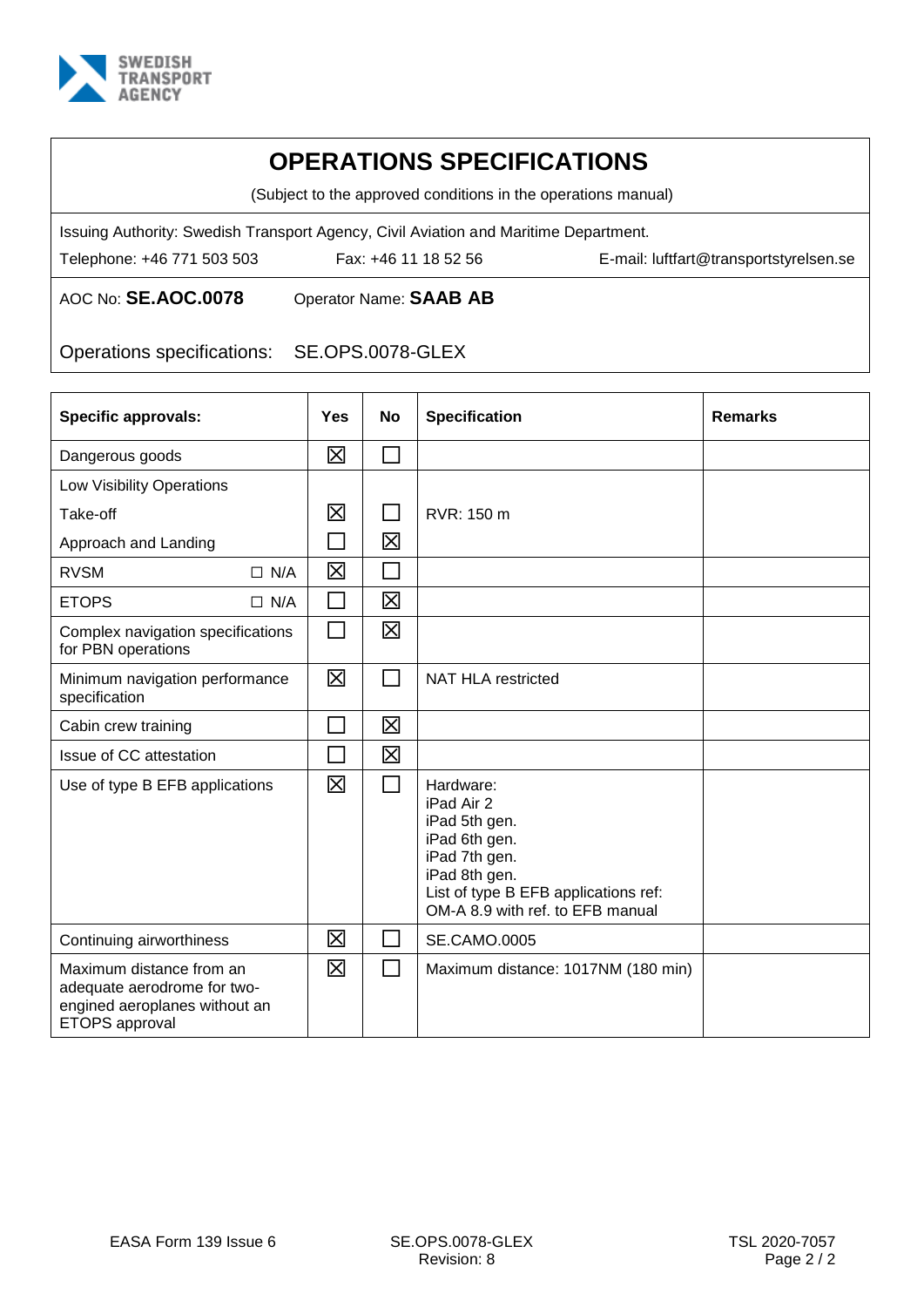

| AULNUT                                                                                       |                    |                            |  |  |  |  |  |
|----------------------------------------------------------------------------------------------|--------------------|----------------------------|--|--|--|--|--|
| <b>ATTACHMENT to SE.AOC.0078</b>                                                             |                    |                            |  |  |  |  |  |
| (Subject to the approved conditions in the operations manual)                                |                    |                            |  |  |  |  |  |
| Issuing Authority: Swedish Transport Agency, Civil Aviation and Maritime Department.         |                    |                            |  |  |  |  |  |
| Fax: +46 11 18 52 56<br>E-mail: luftfart@transportstyrelsen.se<br>Telephone: +46 771 503 503 |                    |                            |  |  |  |  |  |
| AOC No: SE.AOC.0078                                                                          |                    | Operator Name: SAAB AB     |  |  |  |  |  |
| Attachment:                                                                                  | <b>SE.ATT.0078</b> |                            |  |  |  |  |  |
|                                                                                              |                    |                            |  |  |  |  |  |
| Date: 7 February 2022                                                                        |                    |                            |  |  |  |  |  |
| Signature:                                                                                   |                    |                            |  |  |  |  |  |
|                                                                                              |                    |                            |  |  |  |  |  |
| Staffan Söderberg<br>Head of the section for Air Operators                                   |                    |                            |  |  |  |  |  |
| Personnel accepted by the Swedish Transport Agency:                                          |                    |                            |  |  |  |  |  |
| Pär Olov Carlsson<br>Accountable Manager                                                     |                    |                            |  |  |  |  |  |
| Compliance Monitoring Manager (AOC)                                                          |                    | <b>Cristoffer Tilander</b> |  |  |  |  |  |
| Compliance Monitoring Manager (CAMO)                                                         |                    | <b>Stefan Kvist</b>        |  |  |  |  |  |
| Safety Manager (AOC)                                                                         |                    | Jan Thell                  |  |  |  |  |  |
| <b>Stefan Kvist</b><br>Safety Manager (CAMO)                                                 |                    |                            |  |  |  |  |  |

#### **Nominated persons accepted by the Swedish Transport Agency:**

NP Flight Operations Michael Witte

Continuing Airworthiness Manager Peter Corselli

NP Crew Training Tommy Karlsson

NP Ground Operations **Anders Berg** 

### Operational point of contact without undue delay:

SAAB AB Traffic Operation (OCC): +46 734 18 64 74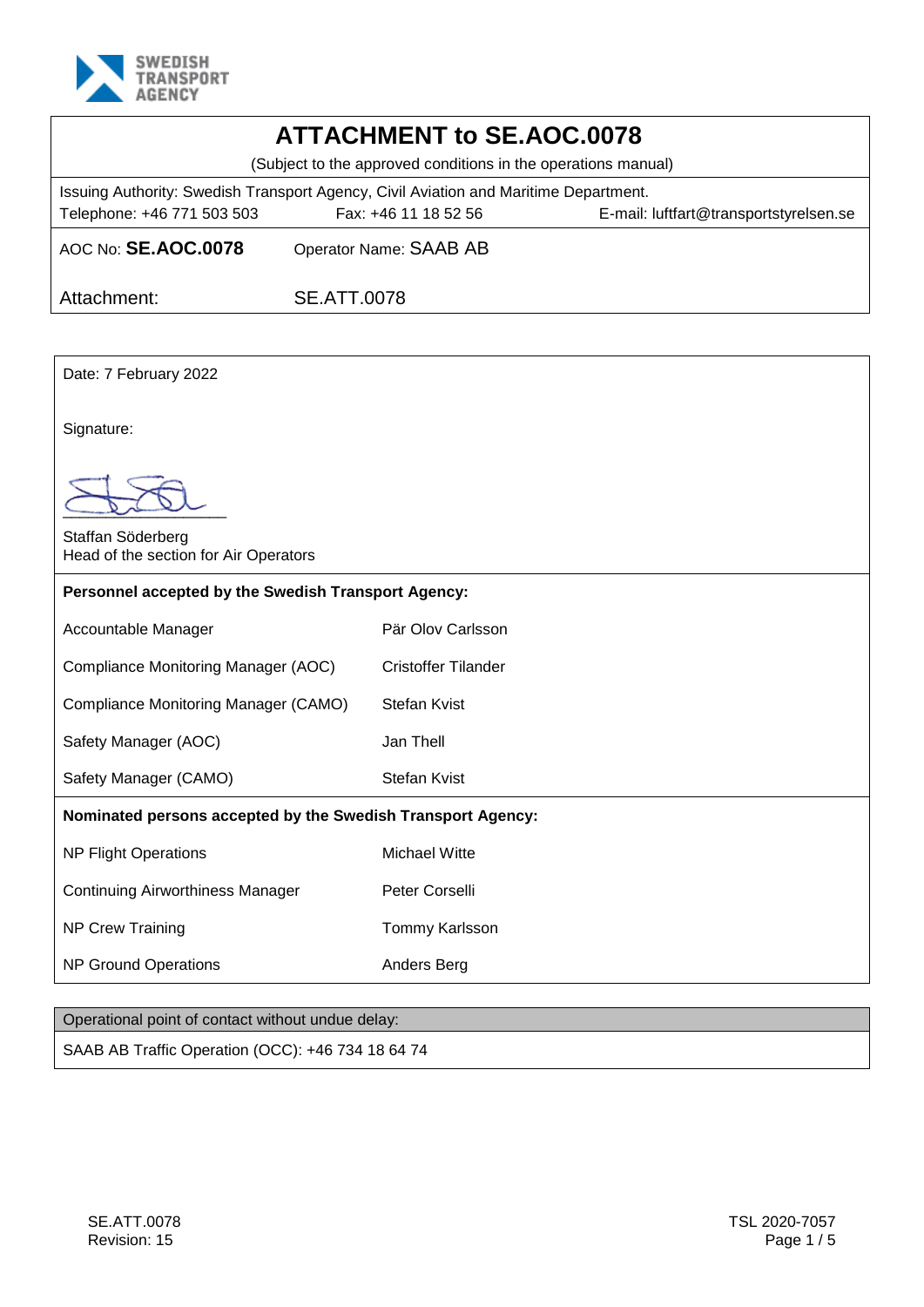

| <b>ATTACHMENT to SE.AOC.0078</b>                                                     |                        |                                        |  |  |  |  |  |  |
|--------------------------------------------------------------------------------------|------------------------|----------------------------------------|--|--|--|--|--|--|
| (Subject to the approved conditions in the operations manual)                        |                        |                                        |  |  |  |  |  |  |
| Issuing Authority: Swedish Transport Agency, Civil Aviation and Maritime Department. |                        |                                        |  |  |  |  |  |  |
| Telephone: +46 771 503 503                                                           | Fax: +46 11 18 52 56   | E-mail: luftfart@transportstyrelsen.se |  |  |  |  |  |  |
| AOC No: SE.AOC.0078                                                                  | Operator Name: SAAB AB |                                        |  |  |  |  |  |  |
| Attachment:                                                                          | <b>SE.ATT.0078</b>     |                                        |  |  |  |  |  |  |
|                                                                                      |                        |                                        |  |  |  |  |  |  |

| Changes requiring prior Approval:                                                                                                                                                            | Yes    | <b>No</b> | Rule reference<br>according<br>to (EU) 965/2012 | Reference and Date of<br>Approval<br>If applicable |
|----------------------------------------------------------------------------------------------------------------------------------------------------------------------------------------------|--------|-----------|-------------------------------------------------|----------------------------------------------------|
| <b>Management system</b><br>Clearly defined lines of responsibility and<br>accountability throughout the operator,<br>including a direct safety accountability of the<br>accountable manager | 区      |           | ORO.GEN.200(a)(1)                               | TSL 2014-1423<br>2014-08-18                        |
| <b>Management system</b><br>A description of the overall philosophies and<br>principles of the operator with regard to safety,<br>referred to as the safety policy                           | 区      | ⊺∃        | ORO.GEN.200(a)(2)                               | TSL 2014-1423<br>2014-08-18                        |
| <b>Management system</b><br>Procedure to manage and notify changes not<br>requiring prior approval                                                                                           | 区      |           | ORO.GEN.130                                     | TSL 2014-1423<br>2014-08-18                        |
| <b>Management system</b><br>Fuel Policy Type:                                                                                                                                                | 区      |           | CAT.OP.MPA.150                                  | TSL 2014-1423<br>2014-08-18                        |
| <b>Aircraft categories</b><br>Applying a lower landing mass than the<br>maximum certified landing mass for<br>determining the indicated airspeed at threshold<br>(VAT)                       | П      | X         | CAT.OP.MPA.320                                  |                                                    |
| Approach flight technique<br>Approaches not flown as stabilised<br>approached for a particular approach to a<br>particular runway.                                                           |        | 区         | CAT.OP.MPA.115                                  |                                                    |
| Approach flight technique<br>Non-precision approaches not flown with the<br>continuous descent final approach (CDFA)<br>technique for each particular approach/runway<br>combination         | $\Box$ | 区         | CAT.OP.MPA.115                                  |                                                    |
| <b>Cabin Crew</b><br>Procedures for cabin crew to operate on four<br>aircraft types                                                                                                          |        | 区         | <b>ORO.CC.250</b>                               |                                                    |
| <b>Cabin Crew</b><br>Training programmes                                                                                                                                                     | 区      |           | <b>ORO.CC.215</b>                               | TSL 2019-3430<br>2019-05-29                        |
| Dangerous Goods training programme                                                                                                                                                           | 区      | $\Box$    | ORO.GEN.110(j)                                  | TSL 2020-6369<br>2020-10-19                        |
| Flight and duty time limitations and rest<br>requirements<br>Fatigue risk management principles                                                                                              | $\Box$ | 区         | CS FTL.1.205(a)(2)                              |                                                    |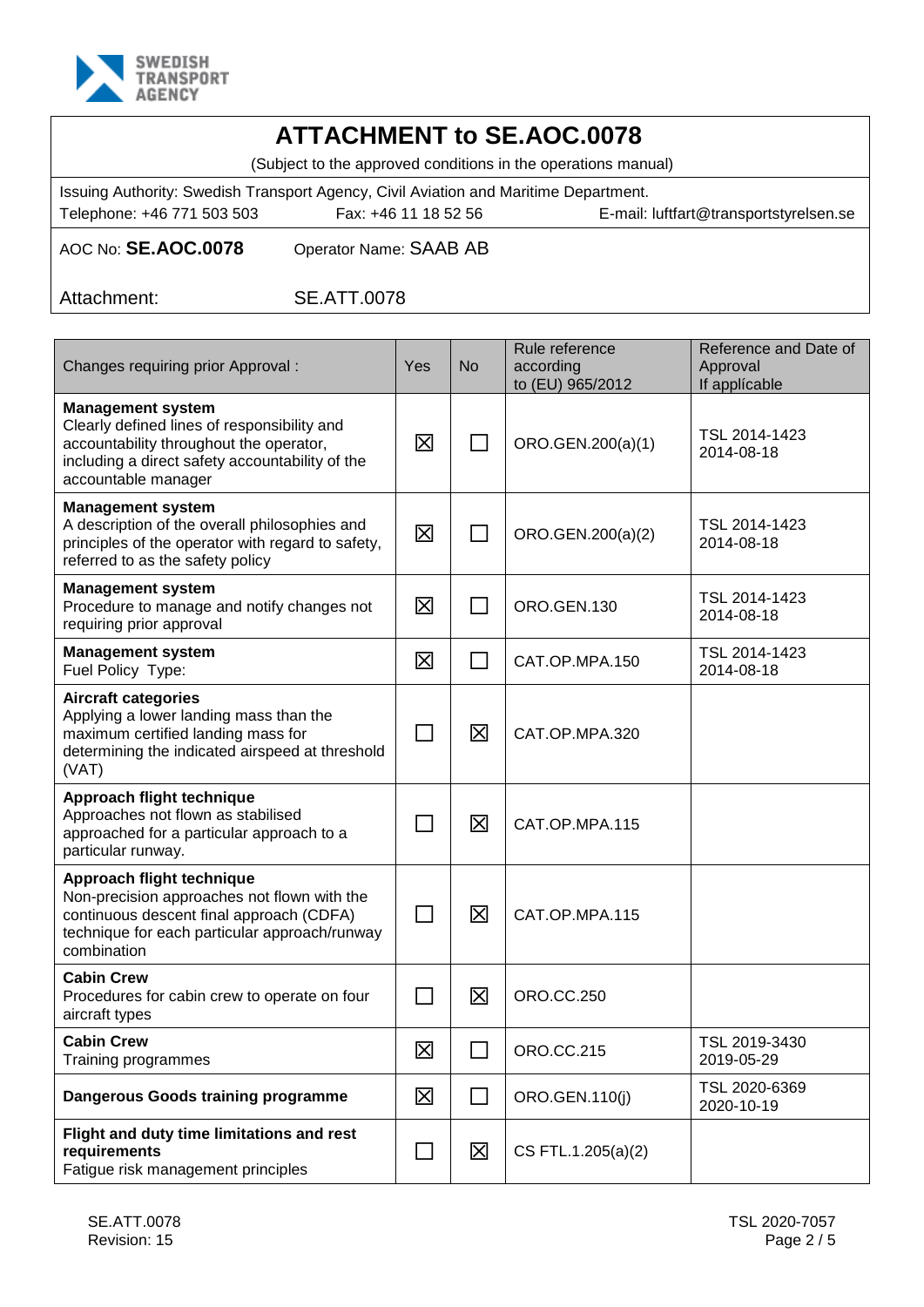

# **ATTACHMENT to SE.AOC.0078**

(Subject to the approved conditions in the operations manual)

Issuing Authority: Swedish Transport Agency, Civil Aviation and Maritime Department. Telephone: +46 771 503 503 Fax: +46 11 18 52 56 E-mail: luftfart@transportstyrelsen.se

AOC No: **SE.AOC.0078** Operator Name: SAAB AB

Attachment: SE.ATT.0078

| Changes requiring prior Approval:                                                                                             | Yes         | No     | Rule reference<br>according<br>to (EU) 965/2012 | Reference and Date of<br>Approval<br>If applicable |
|-------------------------------------------------------------------------------------------------------------------------------|-------------|--------|-------------------------------------------------|----------------------------------------------------|
| Flight and duty time limitations and rest<br>requirements<br>Individual flight time specifications scheme<br>(IFTSS)          | 区           | П      | ORO.FTL.125(b)                                  | TSL 2015-5728<br>2016-02-22                        |
| <b>Flight Crew</b><br>Alternative training and qualification<br>programme, ATQP                                               | $\Box$      | 区      | <b>ORO.FC.A.245</b>                             |                                                    |
| <b>Flight Crew</b><br>Flight crew training and checking<br>programmes/Difference training                                     | $\Box$      | 区      | (EU) 1178/2011 Part-<br>FCL, FCL.710 (b)(3)     |                                                    |
| <b>Flight Crew</b><br>Flight crew training and checking programmes<br>/Landing training (exkl. ZFTT) Type:                    | 区           |        | (EU) 1178/2011 Part-<br>FCL, App. 9, pt 17      | TSL 2020-6369<br>2020-10-19                        |
| <b>Flight Crew</b><br>Procedures for flight crew to operate on more<br>than one type or variant. Type:                        | 区           |        | <b>ORO.FC.140</b>                               | TSL 2014-1423<br>2014-08-18                        |
| <b>Flight Crew</b><br>Training and checking programmes, including<br>syllabi and use of FSTDs Type:                           | 区           |        | <b>ORO.FC.145</b>                               | TSL 2020-6369<br>2020-10-19                        |
| <b>Isolated aerodrome</b>                                                                                                     | $\boxtimes$ | П      | CAT.OP.MPA.106                                  | TSL 2014-1423<br>2014-08-18                        |
| <b>Mass and Balance</b><br>Standard masses for load items other than<br>standard masses for passengers and checked<br>baggage | $\Box$      | 区      | CAT.POL.MAB.100                                 |                                                    |
| <b>Minimum Equipment List (MEL)</b><br>MEL Type: SB20                                                                         | 区           | $\Box$ | ORO.MLR.105                                     | TSL 2020-4280<br>2020-08-25                        |
| <b>Minimum Equipment List (MEL)</b><br>MEL Type: GLEX                                                                         | $\boxtimes$ |        | ORO.MLR.105                                     | TSL 2020-6638<br>2020-10-19                        |
| <b>Minimum Flight Altitudes</b><br>Descent procedures to fly below specified<br>minimum altitudes                             | $\sim$      | 区      | CAT.OP.MPA.270                                  |                                                    |
| <b>Minimum Flight Altitudes</b><br>Method for establishing minimum flight<br>altitudes Type:                                  | 区           |        | CAT.OP.MPA.145                                  | TSL 2015-1423<br>2014-08-18                        |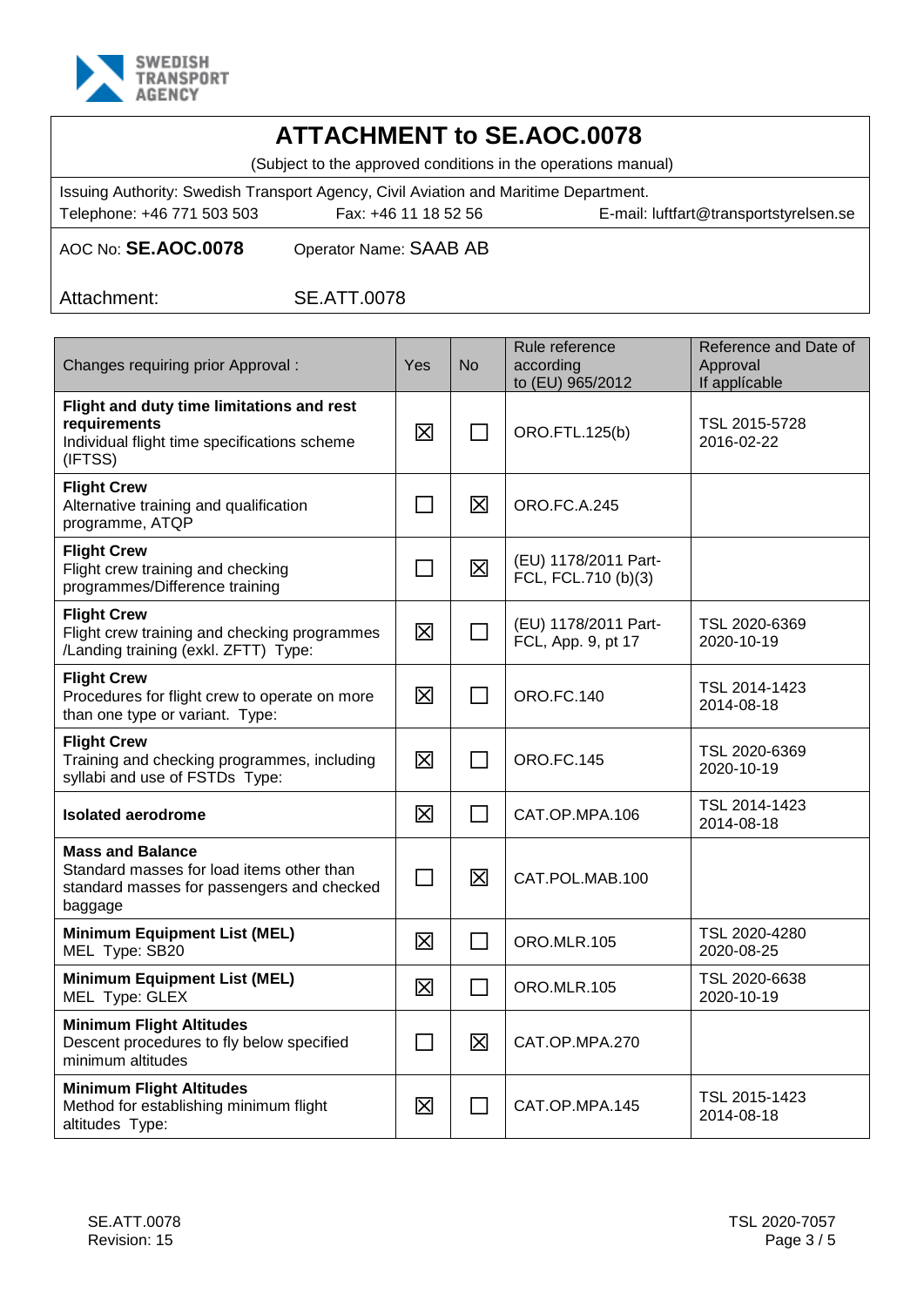

| AULNUT                                                                                                                                                                                             |                                                                 |              |                                                 |                                                    |  |  |  |
|----------------------------------------------------------------------------------------------------------------------------------------------------------------------------------------------------|-----------------------------------------------------------------|--------------|-------------------------------------------------|----------------------------------------------------|--|--|--|
| <b>ATTACHMENT to SE.AOC.0078</b><br>(Subject to the approved conditions in the operations manual)                                                                                                  |                                                                 |              |                                                 |                                                    |  |  |  |
| Issuing Authority: Swedish Transport Agency, Civil Aviation and Maritime Department.<br>Telephone: +46 771 503 503<br>Fax: +46 11 18 52 56<br>E-mail: luftfart@transportstyrelsen.se               |                                                                 |              |                                                 |                                                    |  |  |  |
| AOC No: SE.AOC.0078<br>Operator Name: SAAB AB                                                                                                                                                      |                                                                 |              |                                                 |                                                    |  |  |  |
| <b>SE.ATT.0078</b><br>Attachment:                                                                                                                                                                  |                                                                 |              |                                                 |                                                    |  |  |  |
|                                                                                                                                                                                                    |                                                                 |              |                                                 |                                                    |  |  |  |
| Changes requiring prior Approval :                                                                                                                                                                 | Yes                                                             | <b>No</b>    | Rule reference<br>according<br>to (EU) 965/2012 | Reference and Date of<br>Approval<br>If applicable |  |  |  |
| Number and composition of cabin crew<br>Procedures for non-commercial operations<br>with no operating cabin crew on board an<br>aircraft with a MOPSC of more than 19 and<br>maximum 19 passengers | 区                                                               |              | ORO.CC.100(d)                                   | TSL 2021-7923<br>2021-12-15                        |  |  |  |
| Procedures for use of aircraft included in<br>区<br>an AOC by other operators for NCC, NCO<br>$\Box$<br>ORO.GEN.310<br>and SPO as required by ORO.GEN.310                                           |                                                                 |              |                                                 |                                                    |  |  |  |
| <b>Type B EFB Applications</b><br>Approved applications Type: Jeppesen FD,<br>GoodReader, Air Nav STD/PRO, Aeroweather,<br>Numbers, Converter, Calculator                                          | $\boxtimes$                                                     |              | SPA.EFB.100                                     | TSL 2019-7544<br>2020-02-03                        |  |  |  |
| <b>Supplemental information without</b><br>requirement for prior approval<br>Maintenance check flights                                                                                             | 区                                                               |              | ORO.AOC.125(b)&(c)                              | TSL 2020-6369<br>2020-10-19                        |  |  |  |
| <b>Supplemental information without</b><br>requirement for prior approval<br>Non-commercial operations of an AOC holder<br>with aircraft listed on its AOC                                         | 区                                                               | $\mathbf{L}$ | ORO.AOC.125                                     | TSL 2020-6369<br>2020-10-19                        |  |  |  |
| <b>Supplemental information without</b><br>requirement for prior approval<br>PBN competences Type: RNAV 5: SB20                                                                                    | 区                                                               |              | <b>ORO.FC.145</b>                               | TSL 2014-1423<br>2014-08-18                        |  |  |  |
| <b>Supplemental information without</b><br>requirement for prior approval<br>PBN competences Type: RNAV 1: SB20                                                                                    | 区                                                               | $\Box$       | <b>ORO.FC.145</b>                               | TSL 2014-1423<br>2014-08-18                        |  |  |  |
| <b>Supplemental information without</b><br>requirement for prior approval<br>PBN competences Type: RNAV 5: GLEX                                                                                    | TSL 2015-4149<br>区<br><b>ORO.FC.145</b><br>$\Box$<br>2015-10-05 |              |                                                 |                                                    |  |  |  |
| <b>Supplemental information without</b><br>requirement for prior approval<br>PBN competences Type: RNAV 1: GLEX                                                                                    | 区                                                               |              | <b>ORO.FC.145</b>                               | TSL 2015-4149<br>2015-10-05                        |  |  |  |

**Supplemental information without requirement for prior approval**

**Supplemental information without requirement for prior approval**

PBN competences Type: RNP 4: GLEX

PBN competences Type: RNAV 10: GLEX

2015-10-05

2015-10-05

 $\boxtimes$   $\Box$  ORO.FC.145  $\Box$  TSL 2015-4149

 $\boxtimes$   $\Box$  ORO.FC.145 TSL 2015-4149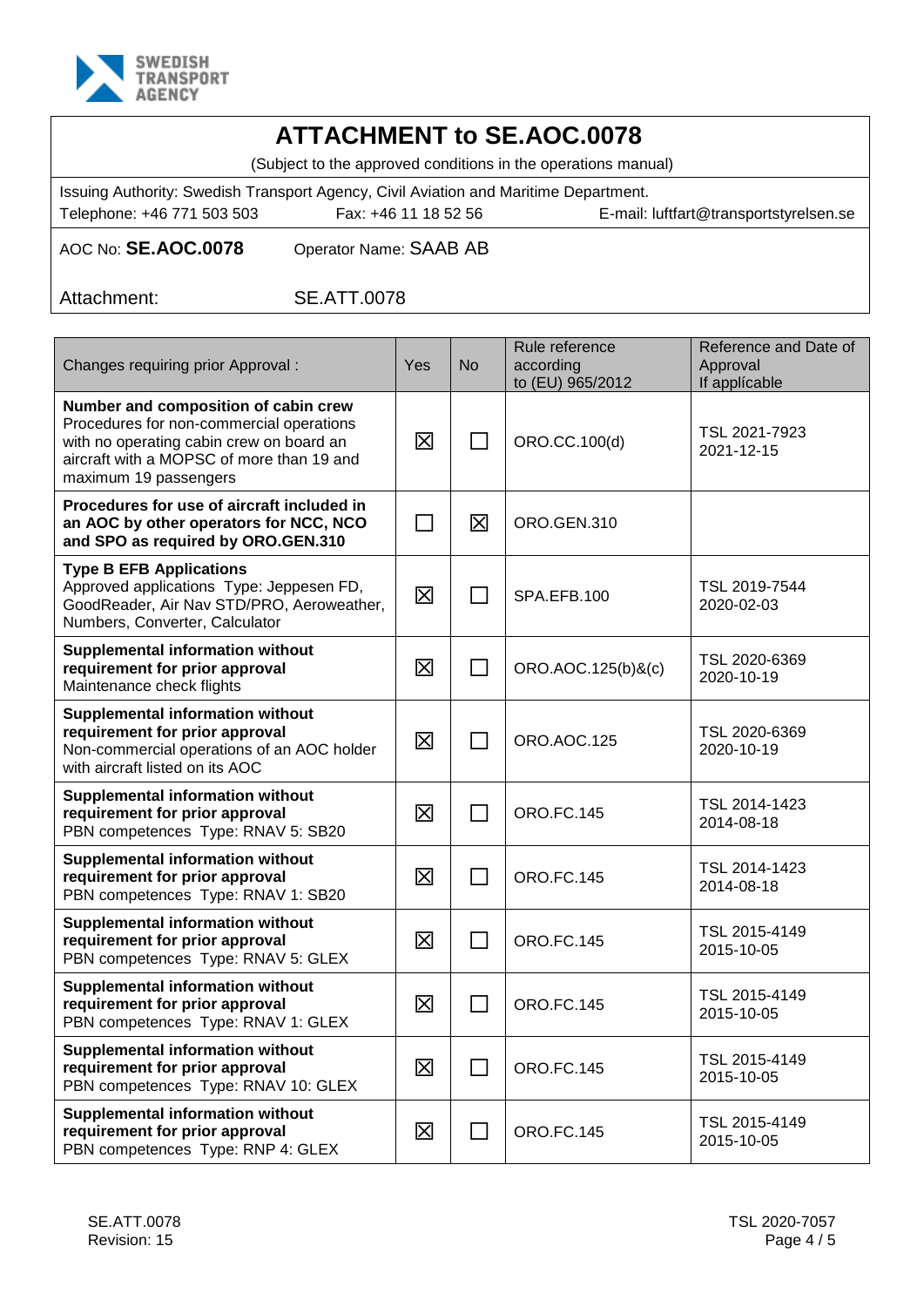

# **ATTACHMENT to SE.AOC.0078**

(Subject to the approved conditions in the operations manual)

Issuing Authority: Swedish Transport Agency, Civil Aviation and Maritime Department. Telephone: +46 771 503 503 Fax: +46 11 18 52 56 E-mail: luftfart@transportstyrelsen.se

AOC No: **SE.AOC.0078** Operator Name: SAAB AB

Attachment: SE.ATT.0078

| Changes requiring prior Approval:                                                                                                             | Yes         | <b>No</b> | Rule reference<br>according<br>to (EU) 965/2012          | Reference and Date of<br>Approval<br>If applicable |
|-----------------------------------------------------------------------------------------------------------------------------------------------|-------------|-----------|----------------------------------------------------------|----------------------------------------------------|
| <b>Supplemental information without</b><br>requirement for prior approval<br>PBN competences Type: RNP APCH (LPV):<br><b>GLEX</b>             | 区           |           | <b>ORO.FC.145</b>                                        | TSL 2020-6369<br>2020-10-19                        |
| <b>Supplemental information without</b><br>requirement for prior approval<br>PBN competences Type: RNP APCH<br>(LNAV/VNAV) Baro VNAV: GLEX    | 区           |           | <b>ORO.FC.145</b>                                        | TSL 2020-6369<br>2020-10-19                        |
| <b>Supplemental information without</b><br>requirement for prior approval<br>PBN competences Type: RNP APCH (LNAV<br>only): GLEX              | $\boxtimes$ |           | <b>ORO.FC.145</b>                                        | TSL 2020-6369<br>2020-10-19                        |
| <b>Supplemental information without</b><br>requirement for prior approval<br>Routes and Areas of Operation: ADS-B Type:<br><b>GLEX</b>        | 区           |           | CAT.OP.MPA.135                                           | TSL 2018-8000<br>2020-02-03                        |
| <b>Supplemental information without</b><br>requirement for prior approval<br>Routes and Areas of Operation: ADS-C Type:<br><b>GLEX</b>        | $\boxtimes$ |           | CAT.OP.MPA.135                                           | TSL 2018-8000<br>2020-02-03                        |
| <b>Supplemental information without</b><br>requirement for prior approval<br>Routes and Areas of Operation: CPDLC Type:<br><b>GLEX</b>        | 区           |           | CAT.OP.MPA.135                                           | TSL 2018-8000<br>2020-02-03                        |
| <b>Supplemental information without</b><br>requirement for prior approval<br>Routes and Areas of Operation: Volcanic Ash;<br>Accepted VAC SRA | $\Box$      | 区         | CAT.OP.MPA.135 &<br>GM <sub>2</sub><br>ORO.GEN.200(a)(3) |                                                    |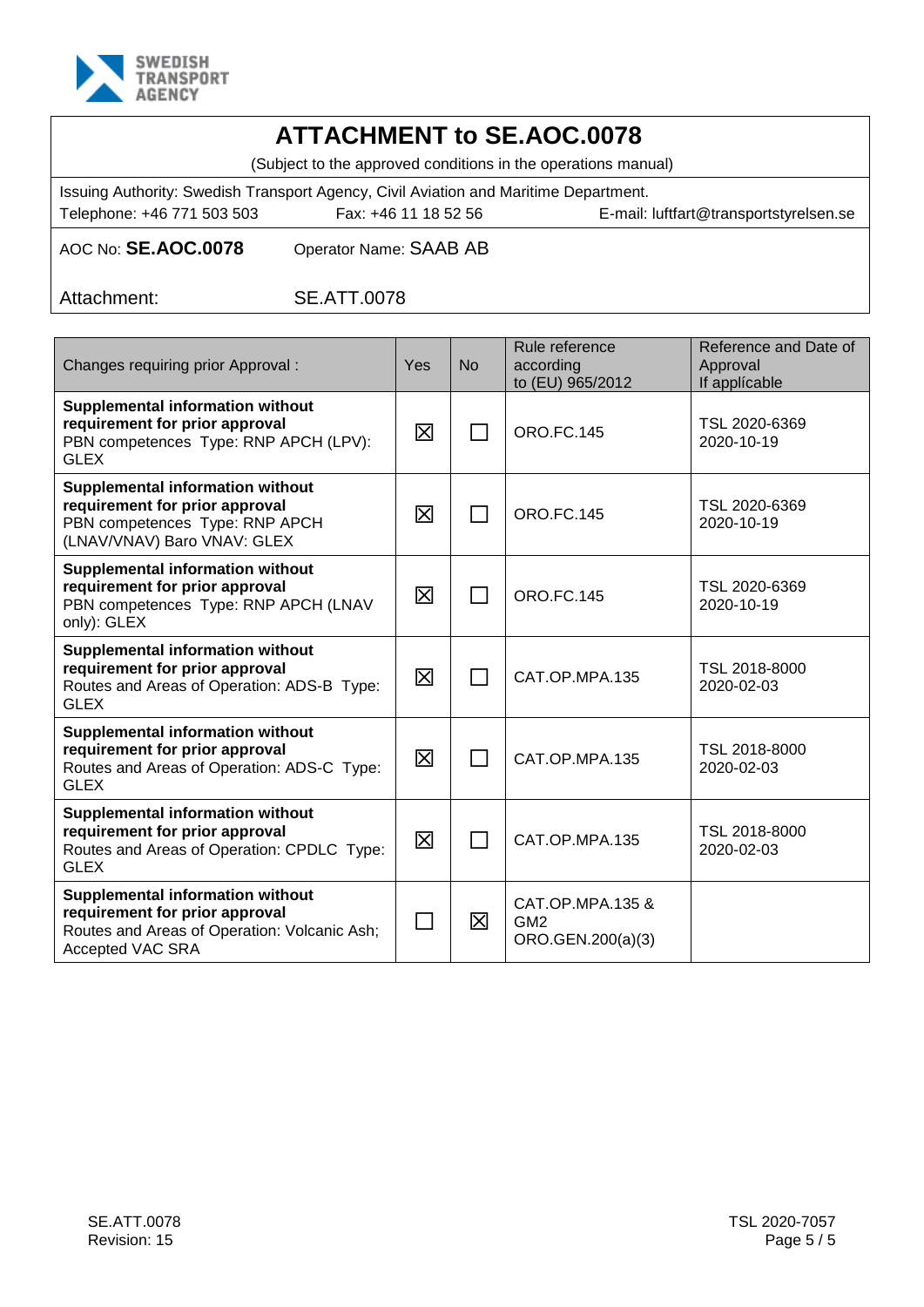

**Beslut** 1 (3)

Datum Datum Dnr/Beteckning 2021-08-26 TSL 2021-4520

> **AltMoc Attachment to** SE.AOC.0078 Page 1 (3)

Saab AB 581 88 Linköping

## **Beslut om alternativa sätt att uppfylla kraven**

### **Transportstyrelsens beslut**

Transportstyrelsen beslutar att de alternativa sätten att uppfylla kraven (AltMoC) i förhållande till AMC1 ORO.FC.220&230 får genomföras enligt ansökan.

Detta beslut kan ändras om tvingande säkerhetsskäl, ändrade regler eller andra omständigheter gör det nödvändigt.

#### **Redogörelse för ärendet**

Den 7 juli 2021 inkom ni med en ansökan om en AltMoC. I ansökan presenterades en alternativ skrivning av AMC1 ORO.FC.220&230 d (godtagbara sätt att uppfylla kraven, AMC). Den föreslagna beskrivningen innebär att ni kan nyttja den befintliga FFS för flygplanstypen Saab 2000 för återkommande repetitionsutbildning av återgång från oönskade flyglägen (Upset Recovery Training) trots att den inte fullt ut uppfyller kraven i CS-FSTD(A) Issue 2. I ansökan förklarar ni hur säkerheten bibehålls i samband med tillämpningen av det föreslagna AltMoC.

### **Skäl för beslutet**

Av AMC1 ORO.FC.220&230 d framgår att en simulator (FFS) som används för återkommande repetitionsutbildning av återgång från oönskade flyglägen ska vara kvalificerad enligt CS-FSTD(A) Issue 2. För detta krävs bland annat att det finns ett verktyg i simulatorn som för instruktören presenterar flygplanets nuvarande g-belastning i förhållande till flygplanets certifierade gränsvärden, något som saknas i den aktuella simulatorn som finns för flygplanstypen Saab 2000.

Enligt ORO.GEN.120 b i förordning (EU) nr 965/2012 ska en organisation som vill använda en AltMoC i förhållande till ett AMC, som antagits av Europeiska byrån för luftfartssäkerhet (EASA) för att uppnå överensstämmelse med förordning (EU) 2018/1139 och dess tillämpningsföreskrifter, ge den behöriga myndigheten en fullständig

transportstyrelsen.se kontakt@transportstyrelsen.se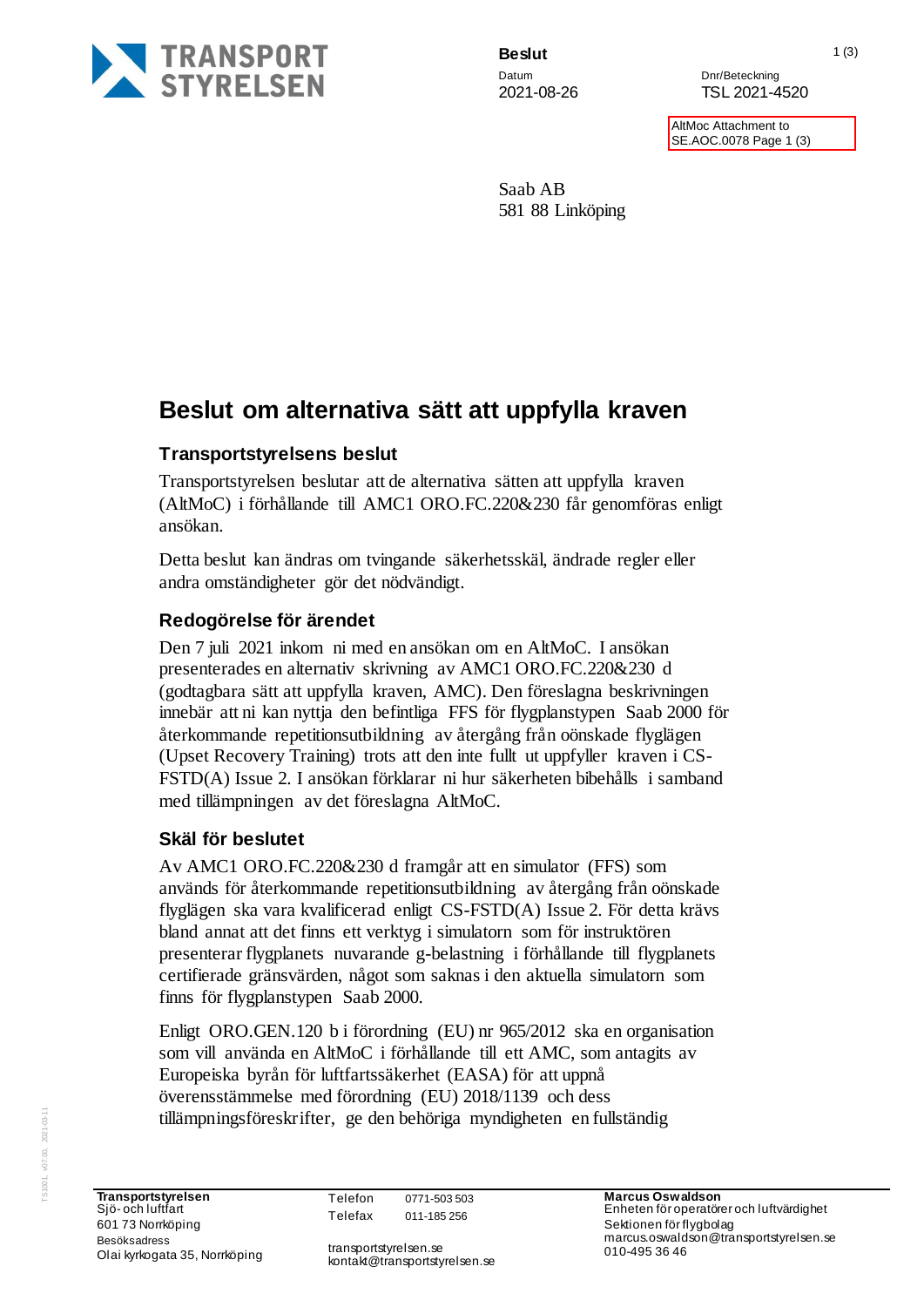

AltMoc Attachment to SE.AOC.0078 Page 2 (3)

beskrivning av AltMoC:en före genomförandet. Beskrivningen ska omfatta eventuella ändringar av manualer eller förfaranden som kan vara relevanta samt en bedömning som visar att tillämpningsföreskrifterna är uppfyllda. Organisationen kan genomföra dessa alternativa sätt att uppfylla kraven, förutsatt att detta har förhandsgodkänts av den behöriga myndigheten och underrättelse har skett enligt ARO.GEN.120 d.

Enligt ARO.GEN.120 b i förordning (EU) nr 965/2012 får alternativa sätt att uppfylla kraven användas för att uppnå överensstämmelse med förordning (EU) 2018/1139 och dess delegerade akter och genomförandeakter. Enligt punkt d i bestämmelsen ska den behöriga myndigheten utvärdera alla alternativa sätt att uppfylla kraven som föreslås av en organisation i enlighet med ORO.GEN.120 genom att analysera den dokumentation som tillhandahållits samt utföra en inspektion av organisationen, om detta anses nödvändigt.

När den behöriga myndigheten anser att de alternativa sätten att uppfylla kraven är i enlighet med genomförandebestämmelserna, ska den utan otillbörligt dröjsmål:

1. underrätta sökanden om att de alternativa sätten att uppfylla kraven får genomföras samt, i tillämpliga fall, ändra sökandens godkännande eller certifikat i enlighet med detta,

2. underrätta EASA om dess innehåll, inklusive kopior av all relevant dokumentation, och

3. informera övriga medlemsstater om alternativa sätt att uppfylla kraven som godkänts.

Transportstyrelsen har bedömt den föreslagna utformningen av AltMoC i enlighet med ovan.

Baserat på er ansökan, riskanalys och det utbildningsmaterial ni har presenterat bedömer Transportstyrelsen att de åtgärder ni vidtar i form utav ökad teoriutbildning för piloterna och tydliga instruktioner till instruktörerna att det föreslagna AltMoC uppfyller kraven i tillämpningsföreskrifterna och säkerheten bibehålls. Förslaget kan därför godkännas.

#### **Hur man överklagar**

Detta beslut kan överklagas. Överklagandet ska vara skriftligt och du ska ange vilket beslut som ska överklagas och vilken ändring du vill ha. Överklagandet ska ställas till Förvaltningsrätten i Linköping men skickas till

#### **Transportstyrelsen Sjö- och Luftfartsavdelningen**